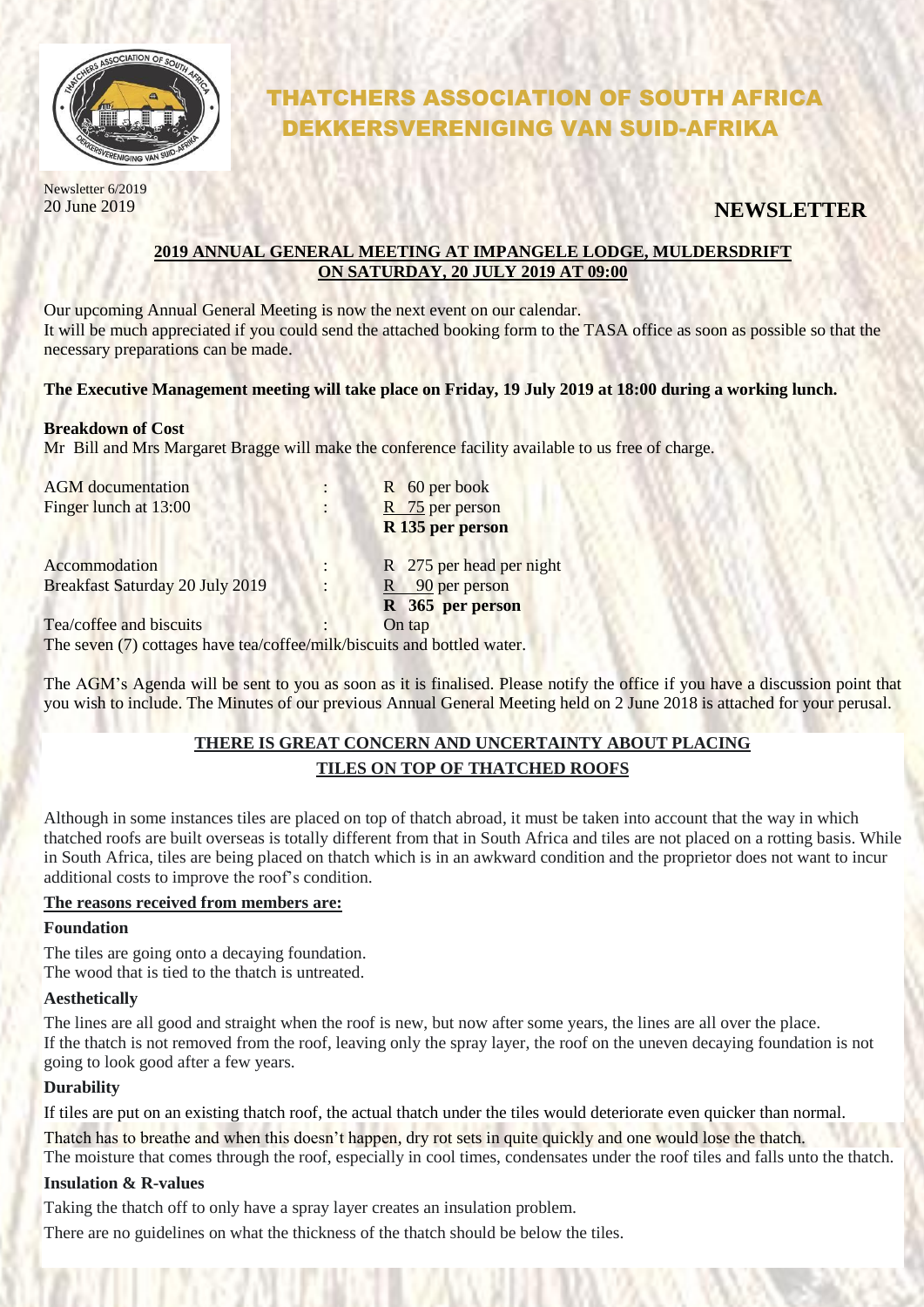## **Pests**

A moist and warm condition is created that creates a breeding ground for insects and pests. Complaints are received of bats, rats and birds that stay between the tiles and thatch. This problem occurs especially in Botswana and the Kruger National Park.

#### **Fire load & Insurance**

From an insurance point of view. The use of tiles on top of the thatch does not reduce the fire load of the roof. In the event of a fire in the thatch, the Fire Department cannot reach the source of the flame through the tiles. The insurance rate is therefore not reduced by putting tiles on top of the thatch.

#### **General**

Thatched roofs are declining and do not represent more than 1% of houses worldwide. Reasons are the high cost of maintenance, fire hazards, and cheaper alternative roof coverings. I do not say that thatch roof's days are numbered, but we have just have to work smarter to keep our market slice.



## **WRONG INSTALLATION OF STEEL FLUES**

Incorrect installation of chimeys and steel flues undermines our Industry.

#### **A disaster waiting to happen**

Thatch was touching the steel flue. The asbestos liner is too The heat of the steel flue charring the sprei layer short and does not comply with specification requirements.





## **INCORPORATING THE ATTRIBUTES OF THATCH ROOFING IN BIM SOFTWARE**